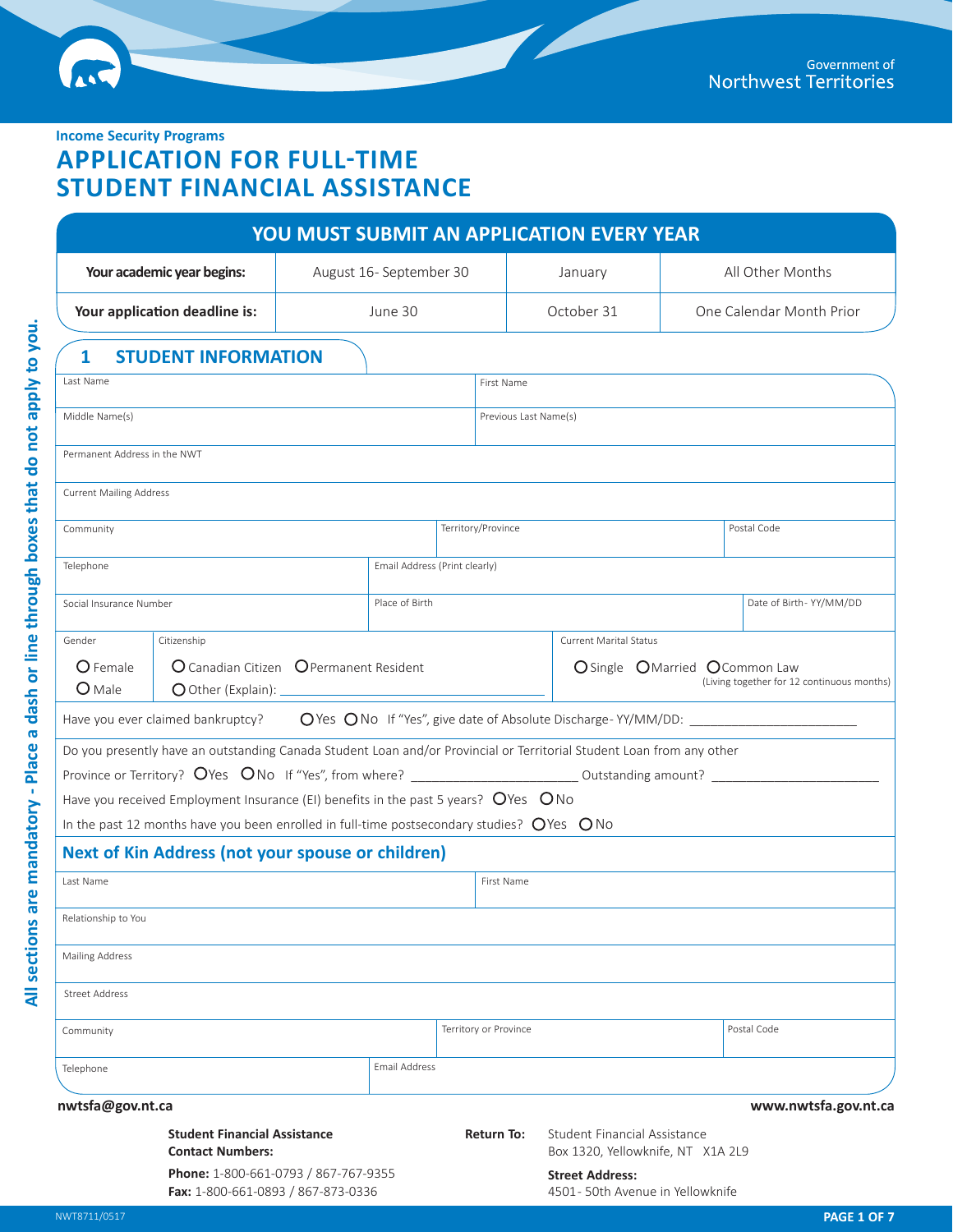| $\overline{2}$         |                                                  |                                                                                                           | <b>STUDENT CATEGORY AND TYPE OF ASSISTANCE</b>                                                                        |                                            |  |  |  |
|------------------------|--------------------------------------------------|-----------------------------------------------------------------------------------------------------------|-----------------------------------------------------------------------------------------------------------------------|--------------------------------------------|--|--|--|
|                        |                                                  |                                                                                                           | Indicate your student category by checking the circle in front of the appropriate category                            |                                            |  |  |  |
|                        |                                                  | O Northern Indigenous Aboriginal Resident                                                                 |                                                                                                                       |                                            |  |  |  |
|                        |                                                  |                                                                                                           |                                                                                                                       |                                            |  |  |  |
|                        | You must provide:<br>Treaty Card Registry Number |                                                                                                           |                                                                                                                       |                                            |  |  |  |
|                        | Land Claim Beneficiary Number                    |                                                                                                           |                                                                                                                       |                                            |  |  |  |
|                        |                                                  | Métis Local Number                                                                                        |                                                                                                                       |                                            |  |  |  |
|                        |                                                  | Check off what assistance you are applying for:                                                           |                                                                                                                       |                                            |  |  |  |
| $\Box$ Basic Grant     |                                                  |                                                                                                           |                                                                                                                       |                                            |  |  |  |
|                        |                                                  | O Supplementary Grant or O Remissible Loan                                                                |                                                                                                                       |                                            |  |  |  |
| $\Box$ Repayable Loan  |                                                  |                                                                                                           |                                                                                                                       |                                            |  |  |  |
|                        |                                                  |                                                                                                           | □Study Grants for Students with Permanent Disabilities – A completed Disability Assessment Form must be on file       |                                            |  |  |  |
|                        |                                                  |                                                                                                           | □ COVID-19 Technology Grant and/or □ COVID-19 Support Grant                                                           |                                            |  |  |  |
|                        |                                                  | $\bigcirc$ Northern Resident - Schooled in the NWT<br>Provide years of elementary and secondary schooling |                                                                                                                       |                                            |  |  |  |
| From                   | To                                               | Grades                                                                                                    | Community and Territory/Province                                                                                      | If you lived outside of the NWT but        |  |  |  |
| YY/MM                  | YY/MM                                            | Completed                                                                                                 |                                                                                                                       | qualified as ordinarily resident, explain: |  |  |  |
|                        |                                                  | to                                                                                                        |                                                                                                                       |                                            |  |  |  |
|                        |                                                  | to                                                                                                        |                                                                                                                       |                                            |  |  |  |
|                        |                                                  | to                                                                                                        |                                                                                                                       |                                            |  |  |  |
|                        |                                                  | to                                                                                                        |                                                                                                                       |                                            |  |  |  |
|                        |                                                  | to                                                                                                        |                                                                                                                       |                                            |  |  |  |
|                        |                                                  | Check off what assistance you are applying for:                                                           |                                                                                                                       |                                            |  |  |  |
| $\Box$ Basic Grant     |                                                  |                                                                                                           |                                                                                                                       |                                            |  |  |  |
| $\Box$ Remissible Loan |                                                  |                                                                                                           |                                                                                                                       |                                            |  |  |  |
| $\Box$ Repayable Loan  |                                                  |                                                                                                           |                                                                                                                       |                                            |  |  |  |
|                        |                                                  |                                                                                                           | $\Box$ Study Grants for Students with Permanent Disabilities – A completed Disability Assessment Form must be on file |                                            |  |  |  |
|                        |                                                  |                                                                                                           | $\Box$ COVID-19 Technology Grant and/or $\Box$ COVID-19 Support Grant                                                 |                                            |  |  |  |
|                        |                                                  |                                                                                                           |                                                                                                                       |                                            |  |  |  |
|                        |                                                  | O Northern Resident - Not Schooled in the NWT                                                             |                                                                                                                       |                                            |  |  |  |
|                        |                                                  | Check off what assistance you are applying for:                                                           |                                                                                                                       |                                            |  |  |  |
| Repayable Loan         |                                                  |                                                                                                           |                                                                                                                       |                                            |  |  |  |
|                        |                                                  |                                                                                                           | □Study Grants for Students with Permanent Disabilities – A completed Disability Assessment Form must be on file       |                                            |  |  |  |
|                        |                                                  |                                                                                                           | $\Box$ COVID-19 Technology Grant and/or $\Box$ COVID-19 Support Grant                                                 |                                            |  |  |  |
|                        |                                                  |                                                                                                           |                                                                                                                       |                                            |  |  |  |
|                        |                                                  |                                                                                                           |                                                                                                                       |                                            |  |  |  |
|                        |                                                  |                                                                                                           |                                                                                                                       |                                            |  |  |  |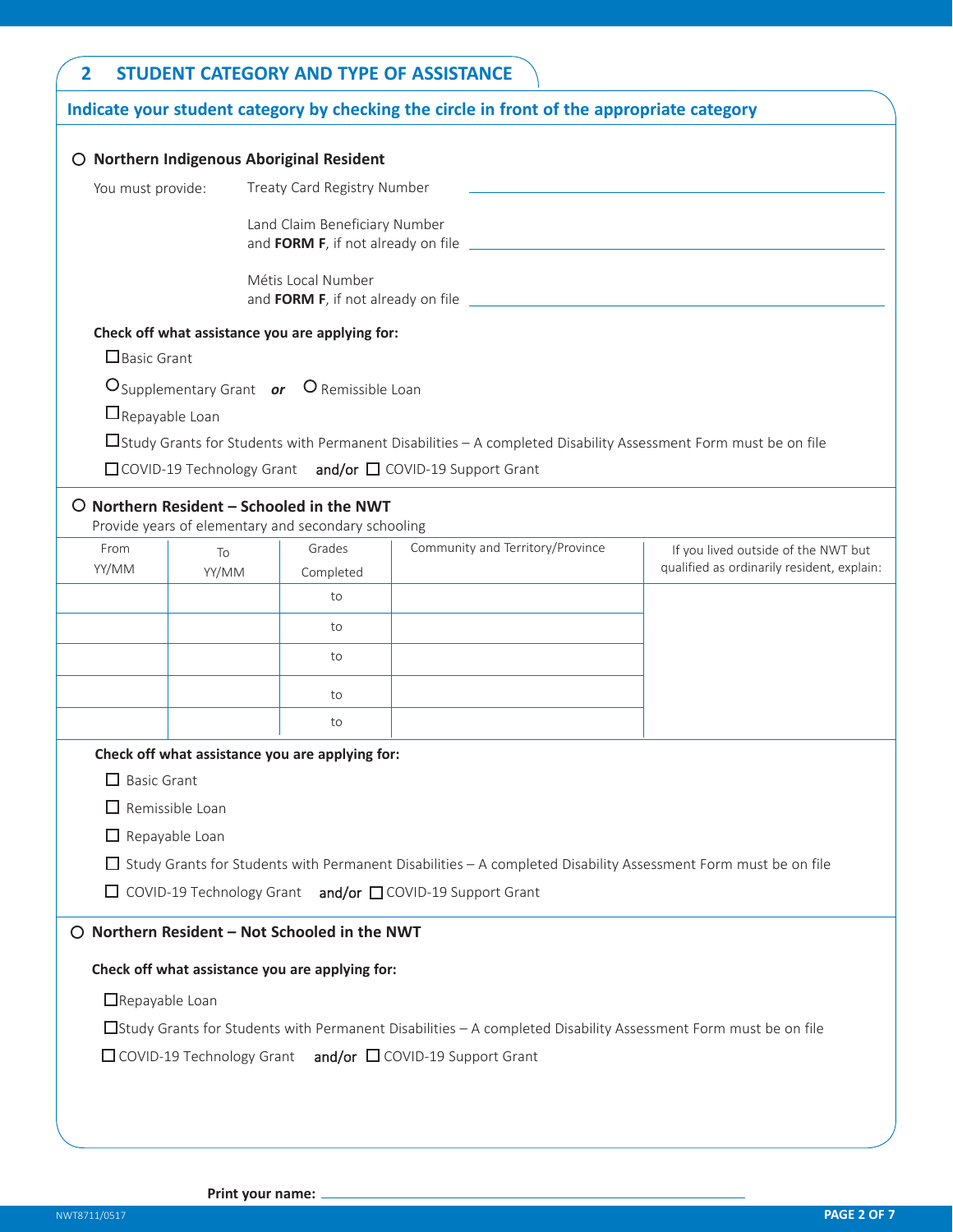### **3 SPOUSE AND DEPENDANT INFORMATION**

|                        | Provide the following information for your spouse/children |                                                       |                                    |
|------------------------|------------------------------------------------------------|-------------------------------------------------------|------------------------------------|
| Name                   |                                                            | Social Insurance Number                               | How many days<br>each month?       |
| Date of Birth-YY/MM/DD | Gender<br>$\bigcirc$ Female<br>$O$ Male                    | Relationship to you?<br>OSpouse OSon ODaughter OOther | $Q1 - 14$ days<br>$Q$ 15 - 31 days |
| Name                   |                                                            | Social Insurance Number                               | How many days<br>each month?       |
| Date of Birth-YY/MM/DD | Gender<br>$\bigcirc$ Female<br>$O$ Male                    | Relationship to you?<br>OSpouse OSon ODaughter OOther | $Q1 - 14$ days<br>$Q$ 15 - 31 days |
| Name                   |                                                            | Social Insurance Number                               | How many days<br>each month?       |
| Date of Birth-YY/MM/DD | Gender<br>$O$ Male<br>$\bigcirc$ Female                    | Relationship to you?<br>OSpouse OSon ODaughter OOther | $Q1 - 14$ days<br>$Q$ 15 – 31 days |
| Name                   |                                                            | Social Insurance Number                               | How many days<br>each month?       |
| Date of Birth-YY/MM/DD | Gender<br>OFemale OMale                                    | Relationship to you?<br>OSpouse OSon ODaughter OOther | $Q1 - 14$ days<br>$Q$ 15 – 31 days |

## **4 RESIDENCY INFORMATION**

| Provide your residency information since January 1, 2011 |                |                                  |                                                                                   |  |  |
|----------------------------------------------------------|----------------|----------------------------------|-----------------------------------------------------------------------------------|--|--|
| From<br>YY/MM/DD                                         | To<br>YY/MM/DD | Community and Territory/Province | If you lived outside of the NWT but qualified<br>as ordinarily resident, explain: |  |  |
|                                                          |                |                                  |                                                                                   |  |  |
|                                                          |                |                                  |                                                                                   |  |  |
|                                                          |                |                                  |                                                                                   |  |  |
|                                                          |                |                                  |                                                                                   |  |  |

# **5 INSTITUTION(S) AND PROGRAM(S)**

### **List, in order of preference, the programs and institutions you will most likely attend this academic year**

| Institution         |                     | Program           |                        |                     | Community/Territory/Province/Country      |
|---------------------|---------------------|-------------------|------------------------|---------------------|-------------------------------------------|
|                     |                     |                   |                        |                     |                                           |
| Start Date-YY/MM/DD | End Date - YY/MM/DD | $O$ License       | $O$ Certificate        | $\bigcirc$ Diploma  | $O_{NQ}$<br>Distance Learning?<br>$O$ Yes |
|                     |                     | O Undergraduate   | <b>O</b> Masters       | $\bigcap$ Doctorate | How many semesters?                       |
| Institution         |                     | Program           |                        |                     | Community/Territory/Province/Country      |
|                     |                     |                   |                        |                     |                                           |
| Start Date-YY/MM/DD | End Date-YY/MM/DD   | <b>O</b> License  | $O$ Certificate        | $\bigcirc$ Diploma  | $O_{NQ}$<br>$O$ Yes<br>Distance Learning? |
|                     |                     | $O$ Undergraduate | <b>O</b> Masters       | O Doctorate         | How many semesters?                       |
| Institution         |                     | Program           |                        |                     | Community/Territory/Province/Country      |
|                     |                     |                   |                        |                     |                                           |
| Start Date-YY/MM/DD | End Date-YY/MM/DD   | $O$ License       | $\bigcirc$ Certificate | $\bigcirc$ Diploma  | $O_{NQ}$<br>$O$ Yes<br>Distance Learning? |
|                     |                     | OUndergraduate    | <b>O</b> Masters       | ◯ Doctorate         | How many semesters?                       |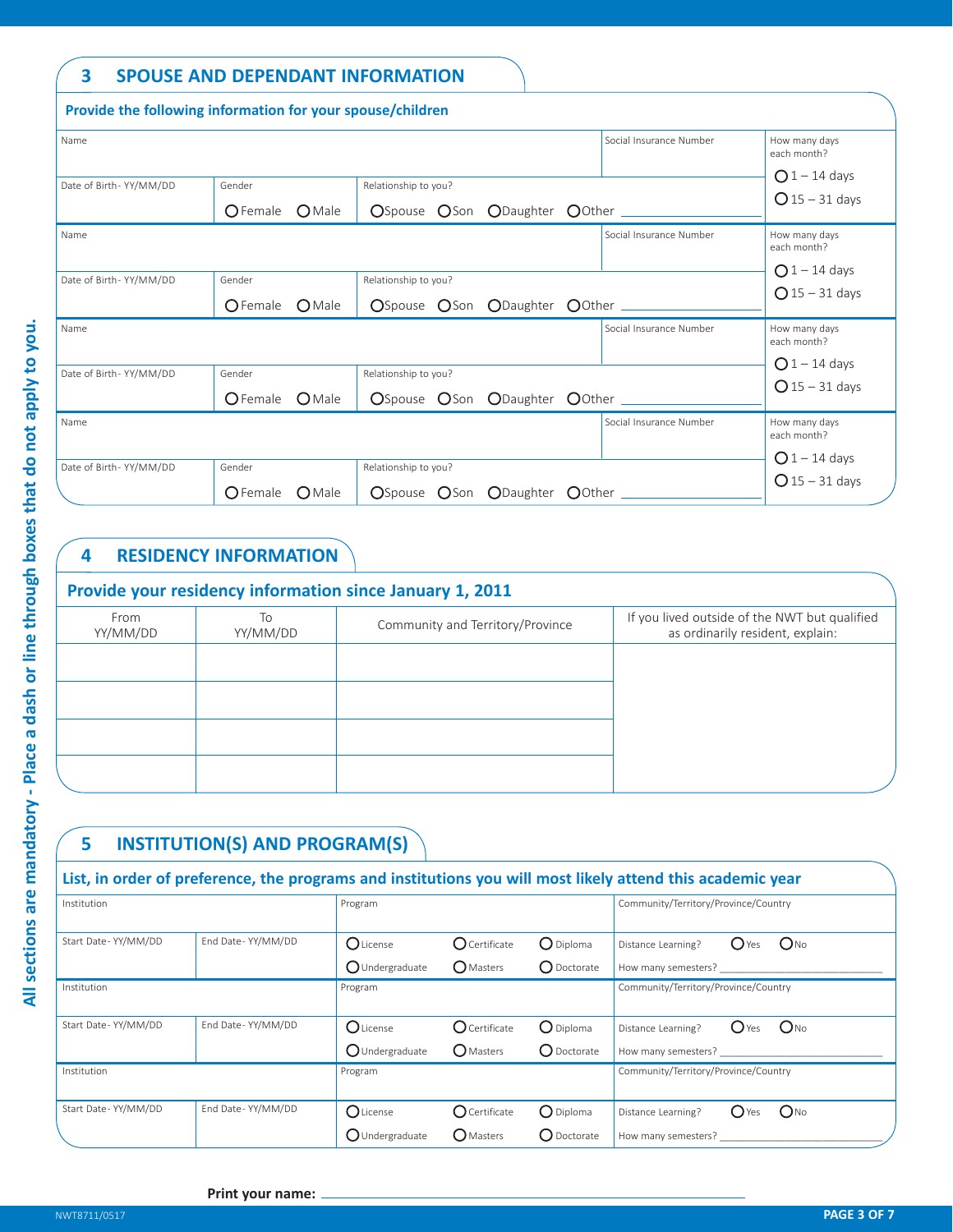### **6 INCOME OF STUDENT AND SPOUSE**

List all types of income you and your spouse have earned during the 4 months before school and while you will be in school. You must provide the net amount of all incomes listed. Net income is the amount after all deductions.

If you do not know the exact amounts while you are completing this application, you can provide estimates and update your file with the correct amounts prior to commencing full-time studies.

Do not list any benefits you may be eligible for through the SFA program.

|     |                                                                                                                   | <b>Total - 4 Months Before</b> |             | <b>Monthly While in School</b><br>(during academic year) |             |
|-----|-------------------------------------------------------------------------------------------------------------------|--------------------------------|-------------|----------------------------------------------------------|-------------|
|     |                                                                                                                   | You                            | Your Spouse | You                                                      | Your Spouse |
| 1.  | Full-time Employment Income                                                                                       |                                |             |                                                          |             |
| 2.  | Income Assistance                                                                                                 |                                |             |                                                          |             |
| 3.  | Employment Insurance,<br>Parental and Maternity Benefits                                                          |                                |             |                                                          |             |
| 4.  | Disability Pensions / Workers' Compensation<br>Payments (Official document explaining benefits is required)       |                                |             |                                                          |             |
| 5.  | Alimony / Child Support Income                                                                                    |                                |             |                                                          |             |
| 6.  | Training and Education Allowances<br>(Official document explaining benefits is required)                          |                                |             |                                                          |             |
| 7.  | Indigenous Skills and Employment Training<br>Strategy (ISETS) (Official document explaining benefits is required) |                                |             |                                                          |             |
| 8.  | Education Leave Allowances From Employer<br>(Official document explaining benefits is required)                   |                                |             |                                                          |             |
| 9.  | Canada Child Benefit                                                                                              |                                |             |                                                          |             |
| 10. | Building Essential Skills Program (Part II, LMDA)                                                                 |                                |             |                                                          |             |
| 11. | Survivor / Child(ren)'s Benefits                                                                                  |                                |             |                                                          |             |
| 12. | Retirement Pensions / Annuities                                                                                   |                                |             |                                                          |             |
| 13. | Severance / Layoff Payout<br>(Official document explaining benefits is required)                                  |                                |             |                                                          |             |
| 14. | Profits from Investments / Rentals                                                                                |                                |             |                                                          |             |
| 15. | Tuition and Book Benefits (not from SFA)<br>(Official document explaining benefits is required)                   |                                |             |                                                          |             |
| 16. | Travel Benefits (not from SFA)<br>(Official document explaining benefits is required)                             |                                |             |                                                          |             |
| 17. | Scholarships (not included in assessments)                                                                        |                                |             |                                                          |             |
| 18. | Bursaries / Fellowships                                                                                           |                                |             |                                                          |             |
| 19. | Other (Explain):                                                                                                  |                                |             |                                                          |             |
| 20. | Other (Explain):                                                                                                  |                                |             |                                                          |             |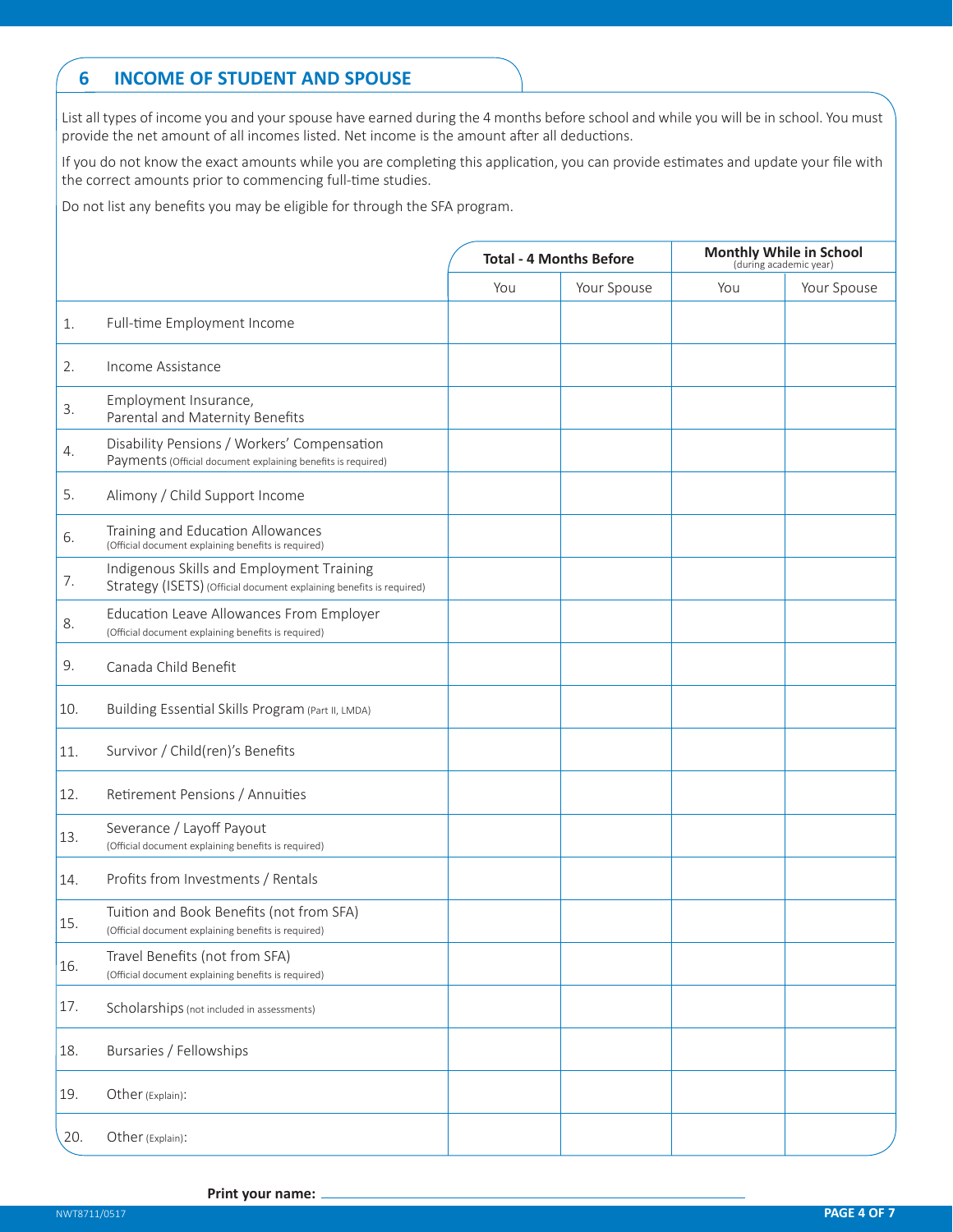### **7 EXPENSES OF STUDENT AND SPOUSE**

Provide your total expenses for you and your dependants during the period you will be in school. If you do not know the exact amounts while you are completing this application, you can provide estimates and update your file with the correct amounts prior to commencing full-time studies.

|                                                                                                                                                                           | Amount |
|---------------------------------------------------------------------------------------------------------------------------------------------------------------------------|--------|
| Tuition and Fees (Total for your academic year)                                                                                                                           |        |
| Required Books and Supplies (Total for your academic year)                                                                                                                |        |
| Transportation (NWT permanent residence to and from educational institution)                                                                                              | /trip  |
| Food / Personal Care (Deduct spouse/roommate/boarder payments)                                                                                                            | /mos   |
| Rent / Mortgage (Deduct spouse/roommate/boarder payments)                                                                                                                 | /mos   |
| Utility Payments - Electricity, Water, Sewage, Heating Fuel, etc.<br>(Deduct spouse/roommate/boarder payments)                                                            | /mos   |
| Medical and Dental Costs not Covered by Insurance or Government<br>(Explanation is required to claim amounts over \$35/month per person, use separate sheet if necessary) | /mos   |
| Alimony and Child Support (you pay to a former spouse)<br>(Official document explaining support payment is required to claim this amount)                                 | /mos   |
| NWT Study Grant for Students with Permanent Disabilities<br>(Provide necessary medical documentation and original receipts or quotes)                                     | /mos   |
| Child Care Expenses (Your portion only)                                                                                                                                   | /mos   |
| School Related Fees for Dependants<br>(Explanation is required to claim, use separate sheet if necessary)                                                                 | /mos   |
| Other (Explain):                                                                                                                                                          | /mos   |
| Other (Explain):                                                                                                                                                          | /mos   |
| Other (Explain):                                                                                                                                                          | /mos   |
| Other (Explain):                                                                                                                                                          | /mos   |
|                                                                                                                                                                           |        |

### **8 COMMENTS/NOTES**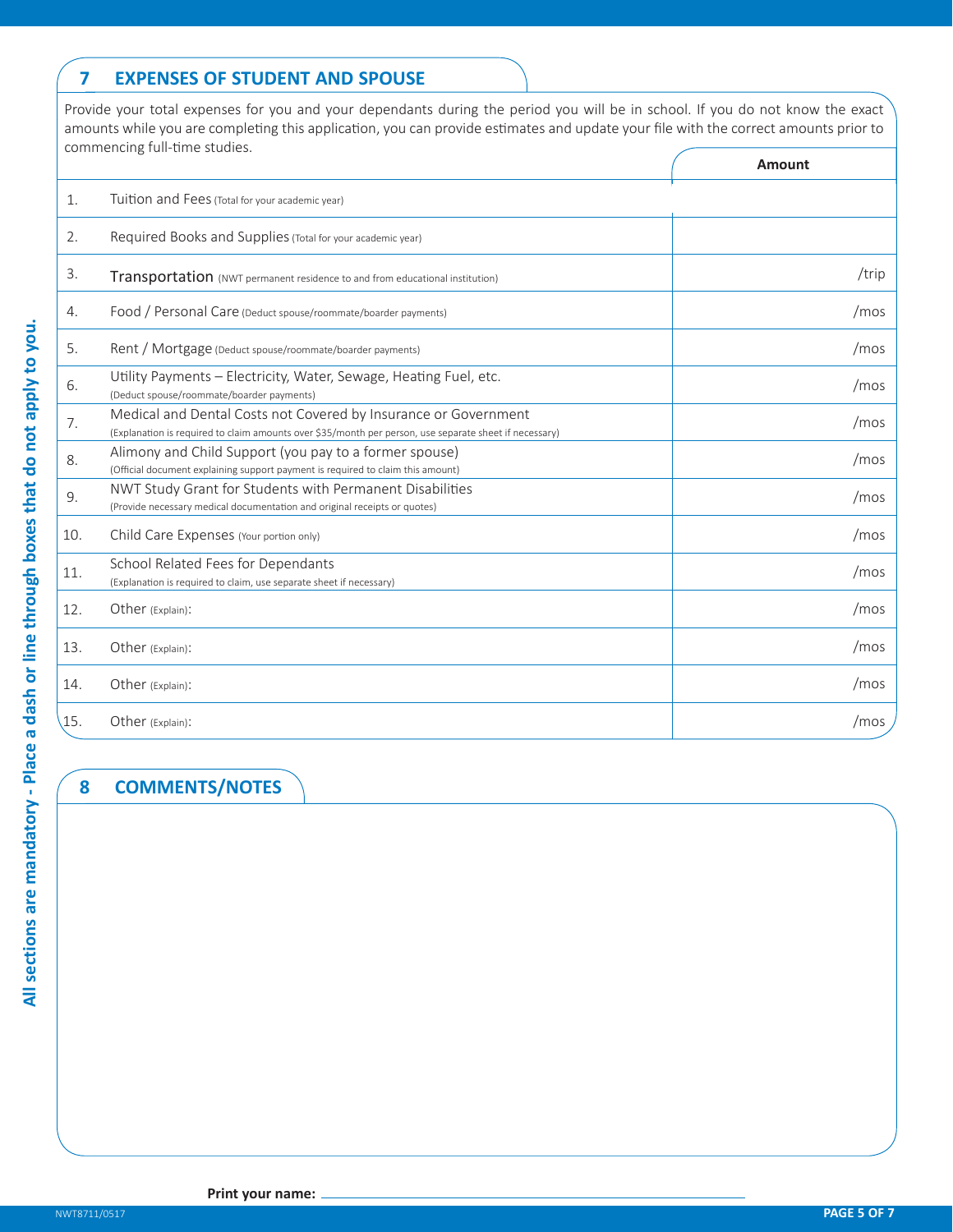#### **9 APPLICANT CONSENT FOR THE RELEASE OF PERSONAL INFORMATION (Optional)**

With your consent, Student Financial Assistance (SFA) can share certain personal information with potential Northwest Territories employers, including GNWT Departments, regarding employment opportunities and/or financial assistance. In addition, SFA can also release personal information to assist with the verification of benefits to other GNWT Departments, Indigenous organizations and Educational Institutions.

I consent to the release of the following personal information to Northwest Territories employers for the purpose of contacting me for potential employment opportunities and/or financial assistance:

- First and last name
- Email address
- Mailing address
- Telephone number
- Program of studies
- Institution name
- Year of study

Employers, including GNWT Departments that receive my personal information will be bound by agreement to use the personal information provided to them for the sole purpose of identifying and contacting students for potential employment opportunities and/or financial assistance. Employers will be required to treat my personal information as confidential and will not share that information with any other party.

I further consent to the release of certain personal information, as defined under the *Access to Information and Protection of Privacy Act (ATIPP)*, Section 2, and Section 29 of the SFA Policy and Procedures Manual, to:

- a. GNWT Department of Finance (Human Resources) for the purpose of verifying eligibility for employment.
- b. GNWT Department of Health and Social Services for the purpose of verifying eligibility for NWT Health Care benefits.
- c. GNWT housing programs to determine eligibility for housing benefits.
- d. Indigenous organizations for the purpose of verifying eligibility for their educational benefits.
- e. Educational institutions for the purpose of verifying student funding.

I understand that the refusal to provide consent will not result in any adverse decisions about rights, benefits or services currently provided to me by SFA. However, I may not receive consideration for employment opportunities and/or certain financial assistance. This consent is valid for the life of this application.

| i<br>v<br>on a |  |
|----------------|--|
|                |  |

Applicant's Signature **Date - YY/MM/DD**